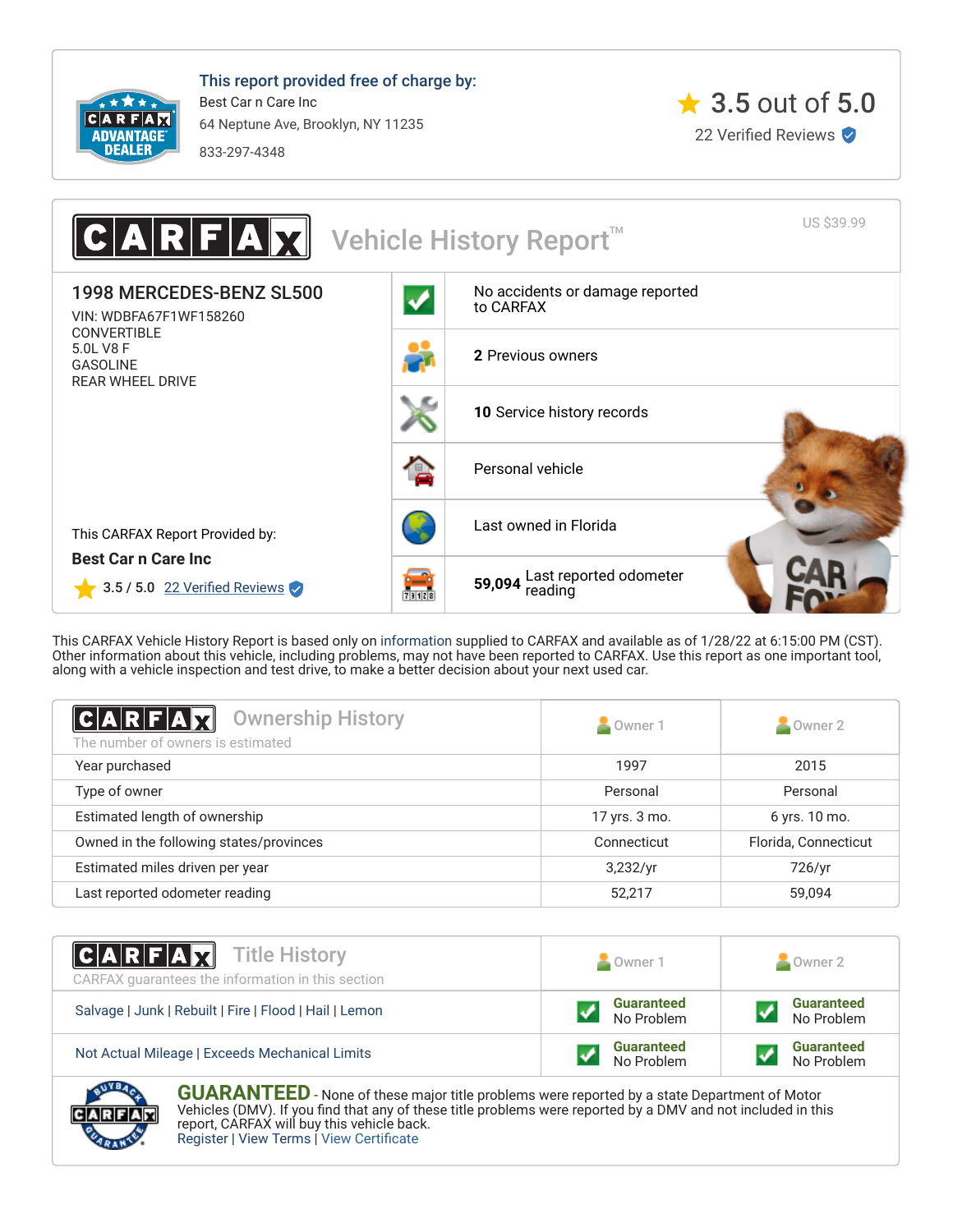<span id="page-1-0"></span>

| <b>Additional History</b><br>C A R F A<br>Not all accidents / issues are reported to CARFAX       | Owner 1                 | $\sim$ Owner 2                         |
|---------------------------------------------------------------------------------------------------|-------------------------|----------------------------------------|
| <b>Total Loss</b><br>No total loss reported to CARFAX.                                            | No Issues Reported      | No Issues Reported<br>$\boldsymbol{J}$ |
| <b>Structural Damage</b><br>No structural damage reported to CARFAX.                              | No Issues Reported      | No Issues Reported                     |
| <b>Airbag Deployment</b><br>No airbag deployment reported to CARFAX.                              | No Issues Reported      | No Issues Reported<br>$\bullet$        |
| <b>Odometer Check</b><br>No indication of an odometer rollback.                                   | No Issues Indicated     | No Issues Indicated                    |
| Accident / Damage<br>No accidents or damage reported to CARFAX.                                   | No Issues Reported      | No Issues Reported                     |
| <b>Manufacturer Recall</b><br>Check with an authorized Mercedes-Benz dealer for any open recalls. | No Recalls<br>Reported  | No Recalls<br>Reported                 |
| <b>Basic Warranty</b><br>Original warranty estimated to have expired.                             | <b>Warranty Expired</b> | <b>Warranty Expired</b>                |

<span id="page-1-1"></span>

| Owner 1<br>Purchased:<br>1997 |                | Low mileage! This owner drove less than<br>the industry average of 15,000 miles per<br>year.                                          |                                                                  | Personal Vehicle<br>3,232 mi/yr |
|-------------------------------|----------------|---------------------------------------------------------------------------------------------------------------------------------------|------------------------------------------------------------------|---------------------------------|
| Date                          | <b>Mileage</b> | Source                                                                                                                                | <b>Comments</b>                                                  |                                 |
| 10/15/1997                    |                | Connecticut<br>Motor Vehicle Dept.<br>Westport, CT                                                                                    | Titled or registered as personal vehicle                         |                                 |
| 12/16/1997                    | 7              | Connecticut<br>Motor Vehicle Dept.<br>Westport, CT<br>Title #023808155                                                                | Title issued or updated<br>- First owner reported                |                                 |
| 12/09/2000                    | 10,000         | Connecticut<br><b>Inspection Station</b>                                                                                              | Passed emissions inspection                                      |                                 |
| 10/15/2008                    |                | Connecticut<br>Motor Vehicle Dept.<br>Westport, CT                                                                                    | Registration issued or renewed<br>- Vehicle color noted as Black |                                 |
| 12/13/2010                    |                | Connecticut<br>Motor Vehicle Dept.<br>Westport, CT                                                                                    | Registration issued or renewed<br>- Vehicle color noted as Black |                                 |
| 11/09/2012                    |                | Connecticut<br>Motor Vehicle Dept.<br>Westport, CT                                                                                    | Registration issued or renewed<br>- Vehicle color noted as Black |                                 |
| 12/06/2013                    | 52,217         | Valvoline Instant Oil Change<br>Norwalk, CT<br>203-846-8179<br>vioc.com<br>4.8 / 5.0<br>52 Verified Reviews<br>130 Customer Favorites | Vehicle serviced<br>S - Oil and filter changed                   |                                 |

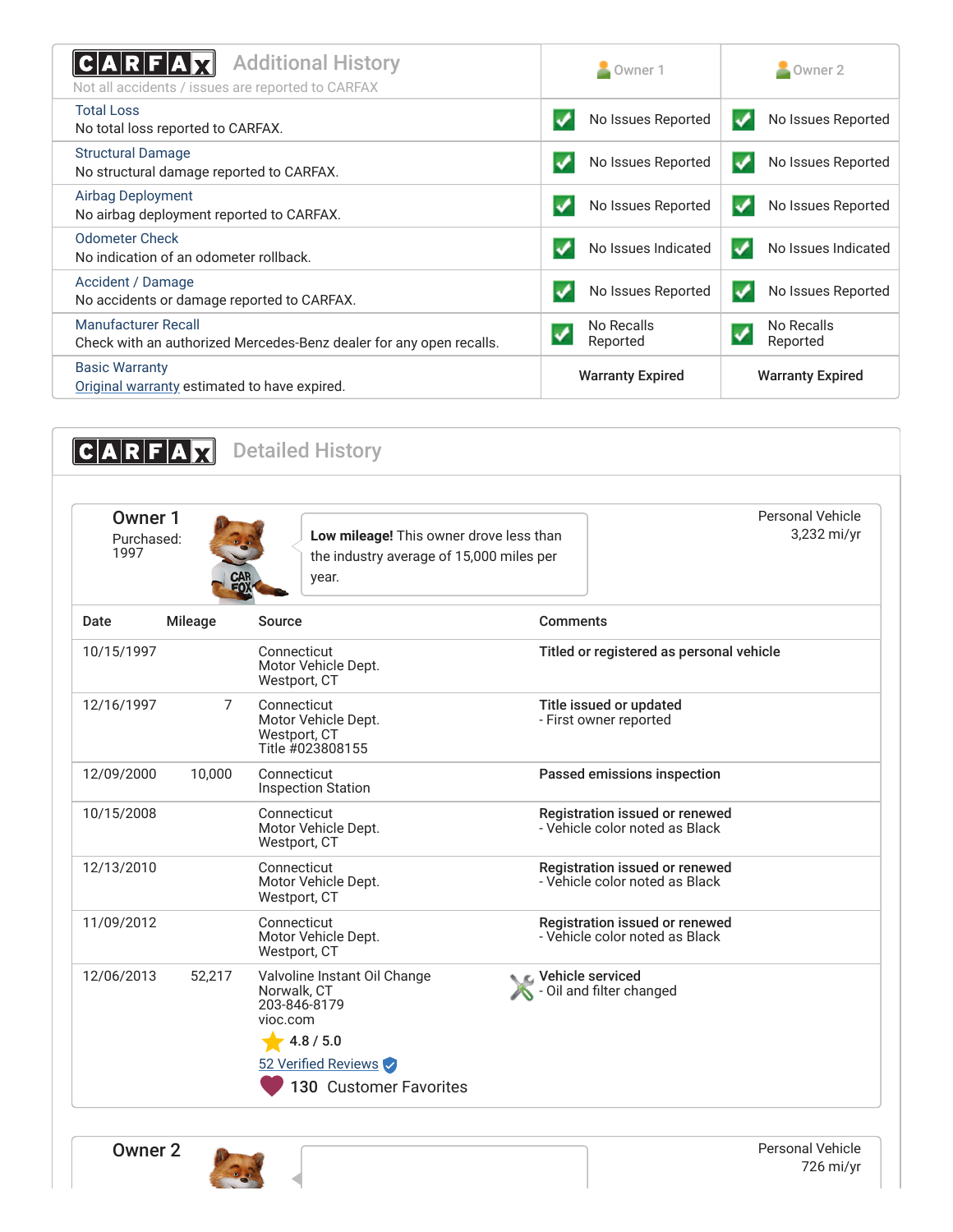| Date       | <b>Mileage</b> | year.<br>Source                                                                                                                                            | Comments                                                                                                                                                                                           |
|------------|----------------|------------------------------------------------------------------------------------------------------------------------------------------------------------|----------------------------------------------------------------------------------------------------------------------------------------------------------------------------------------------------|
| 02/03/2015 | 54,105         | Florida<br>Motor Vehicle Dept.<br>Westport, CT<br>Title #0117719708                                                                                        | Vehicle purchase reported<br>- Title issued or updated<br>- Registration issued or renewed<br>- New owner reported<br>- Titled or registered as personal vehicle<br>- Vehicle color noted as Black |
| 02/26/2015 |                | Connecticut<br>Motor Vehicle Dept.<br>Westport, CT                                                                                                         | Registration issued or renewed<br>- Vehicle color noted as Black                                                                                                                                   |
| 12/17/2015 | 55,235         | Valvoline Instant Oil Change<br>West Palm Beach, FL<br>561-684-1998<br>vioc.com<br>4.5 / 5.0                                                               | ्र Vehicle serviced<br>Oil and filter changed                                                                                                                                                      |
|            |                | 88 Verified Reviews<br>176 Customer Favorites                                                                                                              |                                                                                                                                                                                                    |
| 05/09/2016 | 55,442         | Mercedes-Benz of Palm Beach<br>West Palm Beach, FL<br>561-689-6363<br>mercedespalmbeach.com<br>4.5 / 5.0<br>202 Verified Reviews                           | Vehicle serviced                                                                                                                                                                                   |
|            |                | 303 Customer Favorites                                                                                                                                     |                                                                                                                                                                                                    |
| 09/19/2016 |                | Florida<br>Motor Vehicle Dept.<br>Westport, CT<br>Title #0117719708                                                                                        | Registration issued or renewed<br>- Titled or registered as personal vehicle<br>- Vehicle color noted as Black                                                                                     |
| 09/29/2016 | 55,508         | Mercedes-Benz of Palm Beach<br>West Palm Beach, FL<br>561-689-6363<br>mercedespalmbeach.com<br>4.5 / 5.0<br>202 Verified Reviews<br>303 Customer Favorites | C Vehicle serviced<br>- Maintenance inspection completed<br>- Vehicle washed/detailed<br>- Battery replaced<br>- Battery/charging system checked                                                   |
| 12/19/2016 | 55,634         | Mercedes-Benz of Palm Beach<br>West Palm Beach, FL<br>561-689-6363<br>mercedespalmbeach.com<br>4.5 / 5.0<br>202 Verified Reviews<br>303 Customer Favorites | Vehicle serviced<br>- Maintenance inspection completed<br>- Vehicle washed/detailed<br>- Hood insulator replaced<br>- Inside rear view mirror replaced                                             |
| 04/06/2018 |                | Florida<br>Motor Vehicle Dept.<br>Palm Beach, FL<br>Title #0117719708                                                                                      | Registration issued or renewed<br>- Titled or registered as personal vehicle<br>- Registration updated when owner moved the vehicle<br>to a new location<br>- Vehicle color noted as Black         |
| 04/26/2018 | 56,749         | Mercedes-Benz of Palm Beach<br>West Palm Beach, FL<br>561-689-6363<br>mercedespalmbeach.com<br>4.5 / 5.0<br>202 Verified Reviews<br>303 Customer Favorites | Vehicle serviced                                                                                                                                                                                   |
| 09/14/2018 |                | Florida<br>Motor Vehicle Dept.                                                                                                                             | Registration issued or renewed<br>- Titled or registered as personal vehicle                                                                                                                       |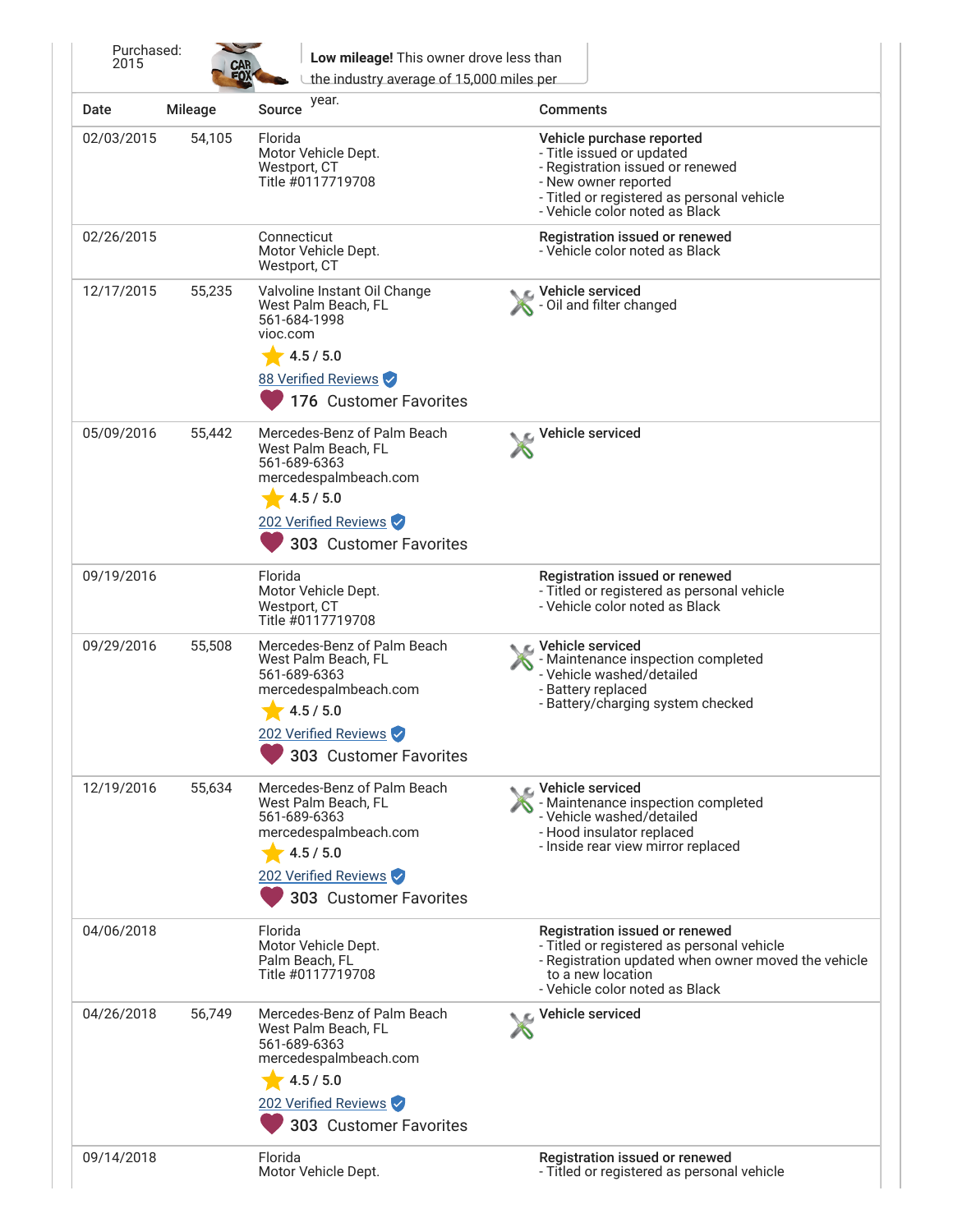|            |        | Westport, CT<br>Title #0117719708                                                                                                                          | - Registration updated when owner moved the vehicle<br>to a new location<br>- Vehicle color noted as Black                                                 |
|------------|--------|------------------------------------------------------------------------------------------------------------------------------------------------------------|------------------------------------------------------------------------------------------------------------------------------------------------------------|
| 09/25/2018 | 57,010 | Valvoline Instant Oil Change<br>West Palm Beach, FL<br>561-684-1998<br>vioc.com<br>4.5 / 5.0<br>88 Verified Reviews<br>176 Customer Favorites              | C Vehicle serviced<br><b>X</b> - Oil and filter changed                                                                                                    |
| 10/02/2019 | 58,391 | Mercedes-Benz of Palm Beach<br>West Palm Beach, FL<br>561-689-6363<br>mercedespalmbeach.com<br>4.5 / 5.0<br>202 Verified Reviews<br>303 Customer Favorites | C Vehicle serviced<br>- Maintenance inspection completed<br>- Vehicle washed/detailed<br>- Oil and filter changed<br>- Crankshaft position sensor replaced |
| 11/21/2019 | 58,598 | Mercedes-Benz of Palm Beach<br>West Palm Beach, FL<br>561-689-6363<br>mercedespalmbeach.com<br>4.5 / 5.0<br>202 Verified Reviews<br>303 Customer Favorites | Vehicle serviced<br>- Maintenance inspection completed<br>- Vehicle washed/detailed                                                                        |
| 09/17/2020 |        | Florida<br>Motor Vehicle Dept.<br>Westport, CT<br>Title #0117719708                                                                                        | Registration issued or renewed<br>- Titled or registered as personal vehicle<br>- Vehicle color noted as Black                                             |
| 09/17/2021 |        | Florida<br>Motor Vehicle Dept.<br>Westport, CT<br>Title #0117719708                                                                                        | Registration issued or renewed<br>- Titled or registered as personal vehicle<br>- Vehicle color noted as Black                                             |
| 12/10/2021 | 59,079 | Mercedes-Benz of Palm Beach<br>West Palm Beach, FL<br>561-689-6363<br>mercedespalmbeach.com<br>4.5 / 5.0<br>202 Verified Reviews<br>303 Customer Favorites | $\epsilon$ Vehicle serviced                                                                                                                                |
| 12/13/2021 | 59,094 | Auto Auction                                                                                                                                               | Listed as a dealer vehicle<br>- Vehicle sold                                                                                                               |
|            |        |                                                                                                                                                            | Millions of used vehicles are bought and<br>sold at auction every year.                                                                                    |

at [www.carfaxonline.com.](http://www.carfaxonline.com/)



First Owner When the first owner(s) obtains a title from a Department of Motor Vehicles as proof of ownership.